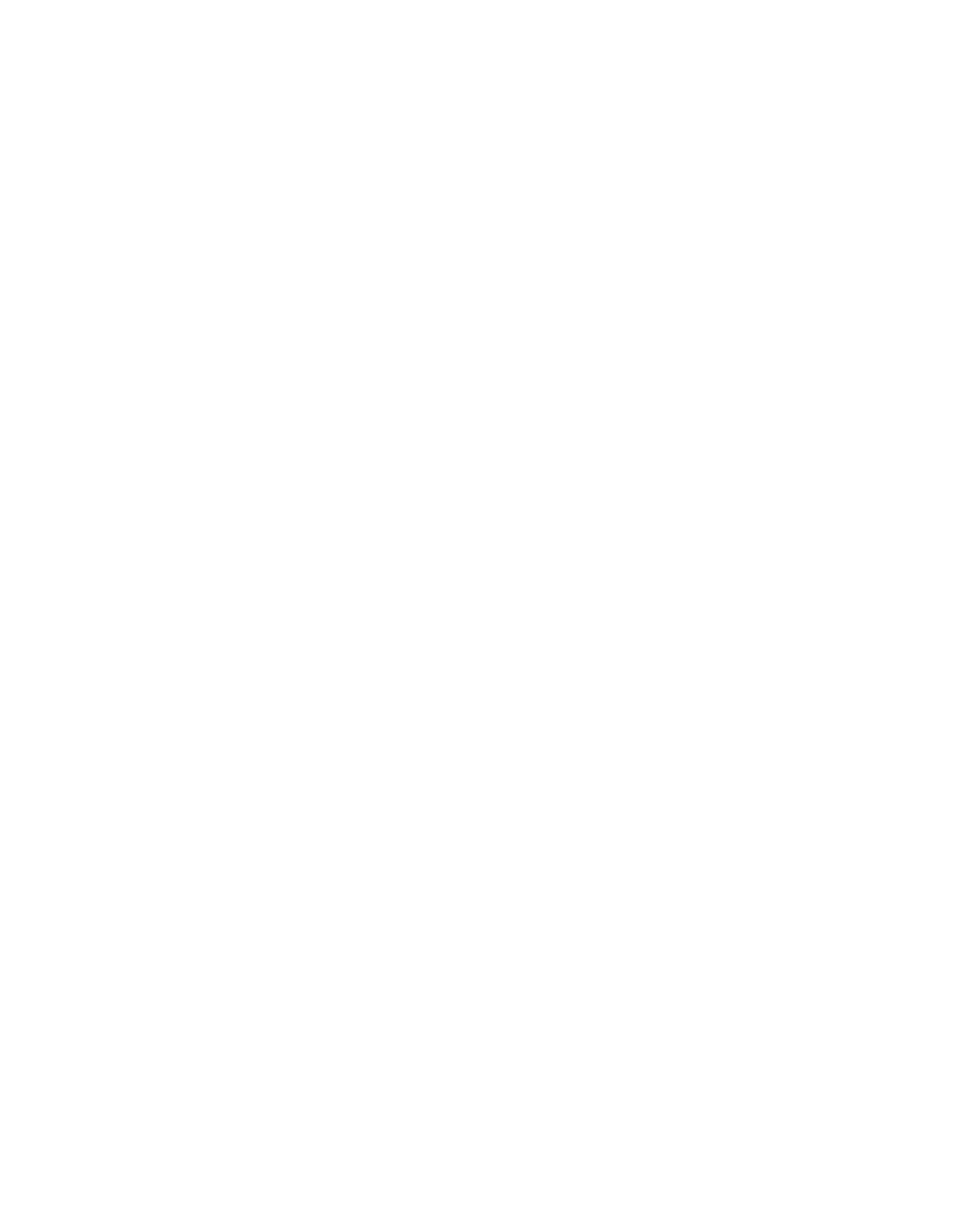# **Pennington County Human Services<br>Income Maintenance Unit** 2020 Active Cases by Program

|                              | Jan            | Feb   | Mar            | Apr            | May             | Jun      | Jul            | Aug         | <b>Sep</b>       | Oct         | Nov | <b>Dec</b>  |
|------------------------------|----------------|-------|----------------|----------------|-----------------|----------|----------------|-------------|------------------|-------------|-----|-------------|
| Cash                         |                |       |                |                |                 |          |                |             |                  |             |     |             |
| MFIP                         | 39             | 40    | 40             | 51             | 53              | 58       | 58             | 58          |                  |             |     |             |
| <b>DWP</b>                   | 4              | 3     | $\overline{2}$ |                | $\mathbf 0$     | 0        | 0              | $\mathbf 0$ |                  |             |     |             |
| GA                           | 42             | 42    | 44             | 44             | 47              | 45       | 42             | 40          |                  |             |     |             |
| GRH                          | 45             | 48    | 46             | 49             | 50              | 49       | 46             | 46          |                  |             |     |             |
| <b>MSA</b>                   | 55             | 54    | 54             | 52             | $\overline{56}$ | 55       | 55             | 55          |                  |             |     |             |
| EA                           | $\pmb{0}$      | 0     | 1              | $\mathbf 0$    | 0               | $\Omega$ | 1              | $\mathbf 0$ |                  |             |     |             |
| <b>EGA</b>                   | 1              | 1     | $\mathbf 0$    | $\mathbf 0$    | $\overline{0}$  |          | 0              | 1           |                  |             |     |             |
| <b>TOTAL</b>                 | 186            | 188   | 187            | 197            | 206             | 208      | 202            | 200         | $\boldsymbol{0}$ | $\bf{0}$    | 0   | $\mathbf 0$ |
| Food                         |                |       |                |                |                 |          |                |             |                  |             |     |             |
| <b>SNAP</b>                  | 484            | 473   | 474            | 491            | 501             | 484      | 463            | 469         |                  |             |     |             |
| <b>TOTAL</b>                 | 484            | 473   | 474            | 491            | 501             | 484      | 463            | 469         | $\bf{0}$         | $\bf{0}$    | 0   | $\bf{0}$    |
|                              |                |       |                |                |                 |          |                |             |                  |             |     |             |
| <b>Health Care</b>           |                |       |                |                |                 |          |                |             |                  |             |     |             |
| MA (MAXIS)                   | 514            | 513   | 511            | 520            | 525             | 528      | 533            | 537         |                  |             |     |             |
| <b>IMD</b>                   | $\overline{7}$ | 8     | 8              | $\overline{7}$ | 7               | 6        | $\overline{7}$ | 7           |                  |             |     |             |
| QMB                          | 238            | 238   | 239            | 243            | 244             | 250      | 255            | 254         |                  |             |     |             |
| <b>SLMB</b>                  | 62             | 69    | 66             | 66             | 65              | 66       | 60             | 63          |                  |             |     |             |
| $QI-1$                       | 18             | 19    | 18             | 20             | 19              | 19       | 19             | 19          |                  |             |     |             |
| MA (METS/MNsure)             | 778            | 785   | 820            | 820            | 851             | 851      | 862            | 870         |                  |             |     |             |
| <b>MCRE (METS)</b>           | 45             | 44    | 44             | 44             | 52              | 52       | 53             | 53          |                  |             |     |             |
| <b>TOTAL</b>                 | 1,662          | 1,676 | 1,706          | 1,720          | 1,763           | 1,772    | 1,789          | 1,803       | $\bf{0}$         | $\mathbf 0$ | 0   | $\mathbf 0$ |
|                              |                |       |                |                |                 |          |                |             |                  |             |     |             |
|                              |                |       |                |                |                 |          |                |             |                  |             |     |             |
| <b>Total Active Programs</b> | 2,332          | 2,337 | 2,367          | 2,408          | 2,470           | 2,464    | 2,454          | 2,472       | 0                | 0           | 0   | 0           |
|                              |                |       |                |                |                 |          |                |             |                  |             |     |             |
| <b>Total Active Cases</b>    |                |       |                |                |                 |          |                |             |                  |             |     |             |
|                              | 1,774          | 1,771 | 1,801          | 1,821          | 1,855           | 1,822    | 1,805          | 1,824       | $\bf{0}$         | 0           | 0   | $\bf{0}$    |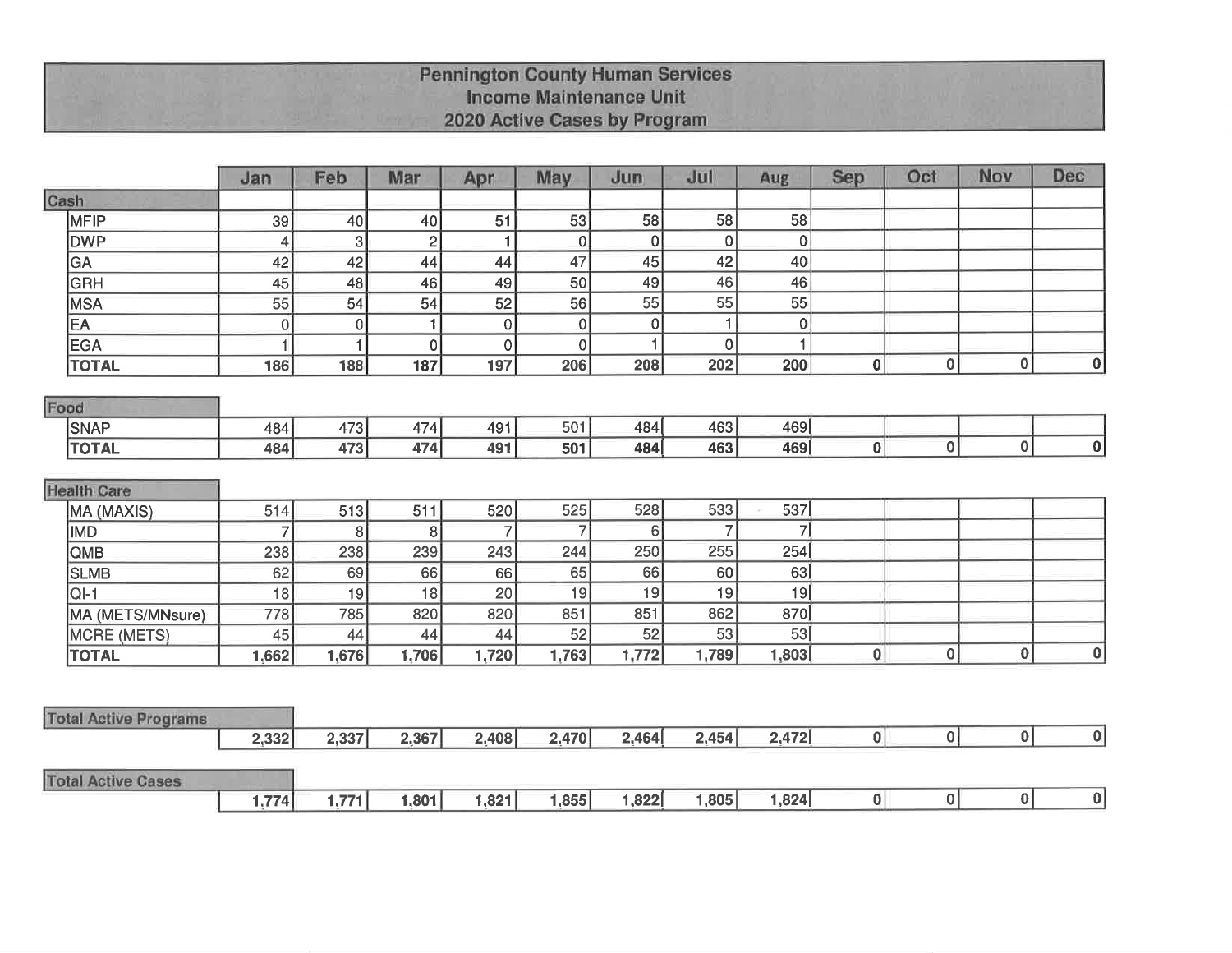# **Pennington County Human Services<br>Income Maintenance Unit Active Cases by Program** Aug-20

| Cash         | # Cases | ## in HH | # Adults | # Children |                                        |
|--------------|---------|----------|----------|------------|----------------------------------------|
| <b>IMFIP</b> | 58 I    | 89       | 33       |            | 56 Minnesota Family Investment Program |
| <b>OWP</b>   |         |          |          |            | 0 Diversionary Work Program            |
| GA           | 40      | 40       | 40       |            | 0 General Assistance                   |
| <b>GRH</b>   | 46      | 46       | 46       |            | 0 Group Residential Housing            |
| <b>IMSA</b>  | 55      | 54       | 54       |            | 0 Minnesota Supplement Aid             |
| EA           |         |          |          |            | 0 Emergency Assistance                 |
| <b>EGA</b>   |         |          |          |            | 0 Emergency General Assistance         |
| <b>TOTAL</b> | 200     | 230      | 174      | 56         |                                        |

### Food

| <b>SNAF</b>  | $\sim$ | 450' | 201<br>LJ | 159 Supplemental Nutrition Assistance Program |
|--------------|--------|------|-----------|-----------------------------------------------|
| <b>TOTAL</b> | 469    |      |           |                                               |

# **Health Care**

| MA (MAXIS)       | 537  | 547             | 457 |    | 90 Medical Assistance                                             |  |  |  |  |
|------------------|------|-----------------|-----|----|-------------------------------------------------------------------|--|--|--|--|
| IMD.             |      |                 |     |    | <b>Ollnstitute for Mental Disease</b>                             |  |  |  |  |
| <b>QMB</b>       | 254  | <b>255</b>      | 254 |    | 1 Qualified Medicare Beneficiary (Medicare Savings Program)       |  |  |  |  |
| <b>SLMB</b>      | 63   | 67I             | 67  |    | 0 Service Limited Medicare Beneficiary (Medicare Savings Program) |  |  |  |  |
| IQI-1            | 19   | 23 <sub>1</sub> | 23  |    | 0 QI-1 (Medicare Savings Program)                                 |  |  |  |  |
| MA (METS/MNsure) | 870  |                 |     |    | Medical Assistance (as of<br>9/4/2020                             |  |  |  |  |
| MCRE (METS)      | 53   |                 |     |    | MinnesotaCare (as of<br>9/4/2020                                  |  |  |  |  |
| <b>TOTAL</b>     | .803 | 899             | 808 | 91 |                                                                   |  |  |  |  |

| <b>TOTAL ACTIVE PROGRAMS:</b> | 2.472 |
|-------------------------------|-------|
| <b>TOTAL ACTIVE CASES:</b>    |       |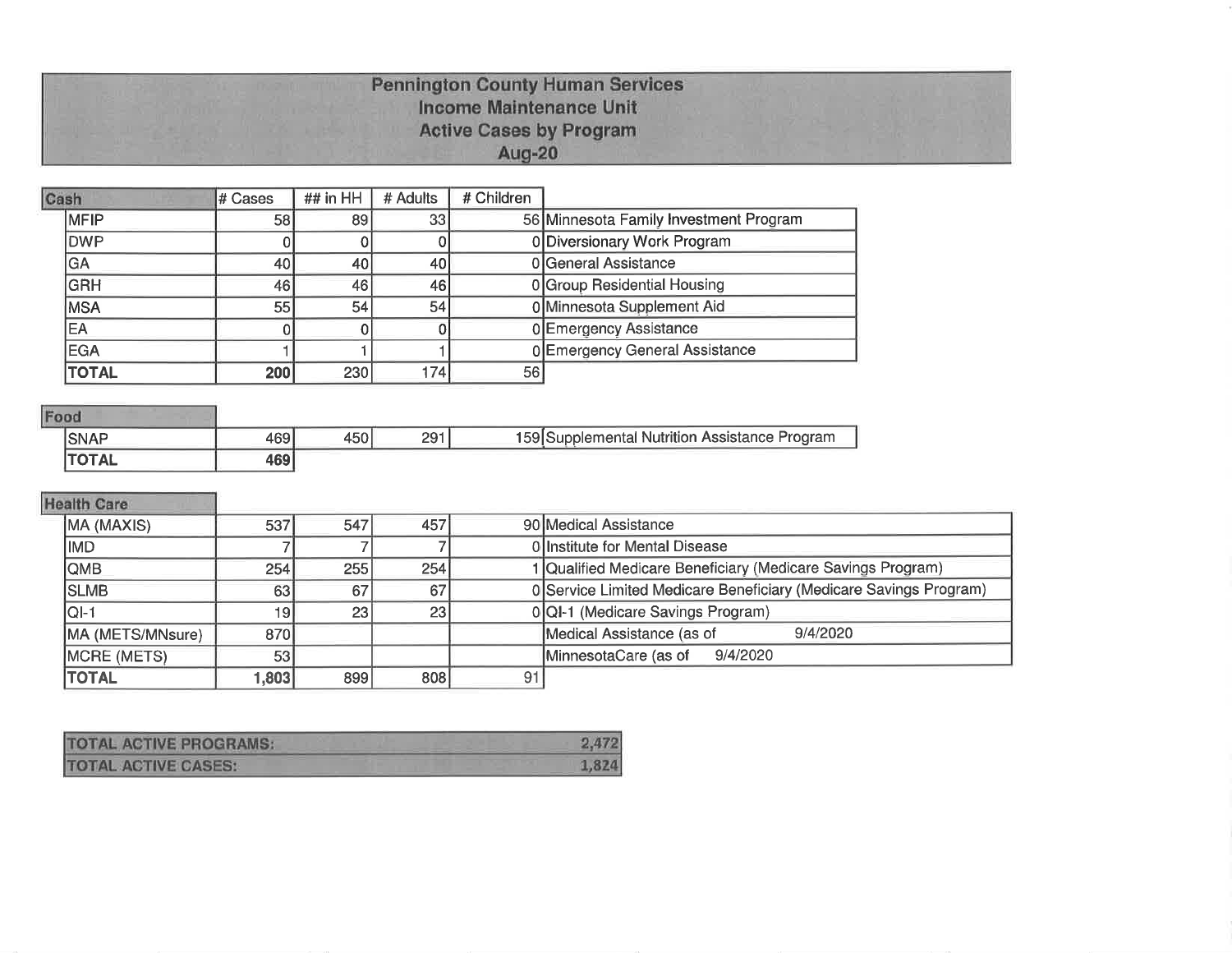A regular meeting of the Pennington County Human Service Committee was held at 7:00 am, August 18, 2020, at the Pennington County Justice Center.

#### COMMITTEE MEMBERS PRESENT:

Darryl Tveitbakk Don Jensen Neil Peterson Bruce Lawrence Cody Hempel

### STAFF MEMBERS PRESENT:

Julie Sjostrand, Director Maureen Monson Charles Lundgren Tammy Johnson

#### **SECTION A**

#### I. MINUTES:

A. The July 21, 2020, Human Service Committee Meeting Minutes were electronically posted for review. Noting no corrections or changes, a recommendation was made to forward the Minutes to the Consent Agenda.

### II. PERSONNEL:

- A. The Director announced the hiring of Natalie Rountree to fill the Social Worker position. Ms. Rountree will start her position on September 8, 2020. Upon conclusion of the announcement a recommendation was made to forward this item to the Consent Agenda.
- B. The Director announced Trey Kjono, Eligibility worker, has been transferred to fill the Family Eligibility worker position vacancy. The effective date of transfer was 08/26/2020. Upon conclusion of the announcement a recommendation was made to forward this item to the Consent Agenda.
- C. The Director announced the hiring of Nicole Bottem to fill the Lead Child Support Worker position. Ms. Bottem will start her position on August 26, 2020. Upon conclusion of the announcement a recommendation was made to forward this item to the Consent Agenda.
- D. The Director presented a request to post, interview and hire for the Eligibility worker vacancy. Upon conclusion of the presentation a recommendation was made to forward this item to the Consent Agenda.

### III. GENERAL:

- A. The Director presented an update on CaseWorks, an EDMS (electronic data management system).
- B. The Director and Charles Lundgren presented an update on the Agency Budget.
- C. The Director an update on the Revenue Process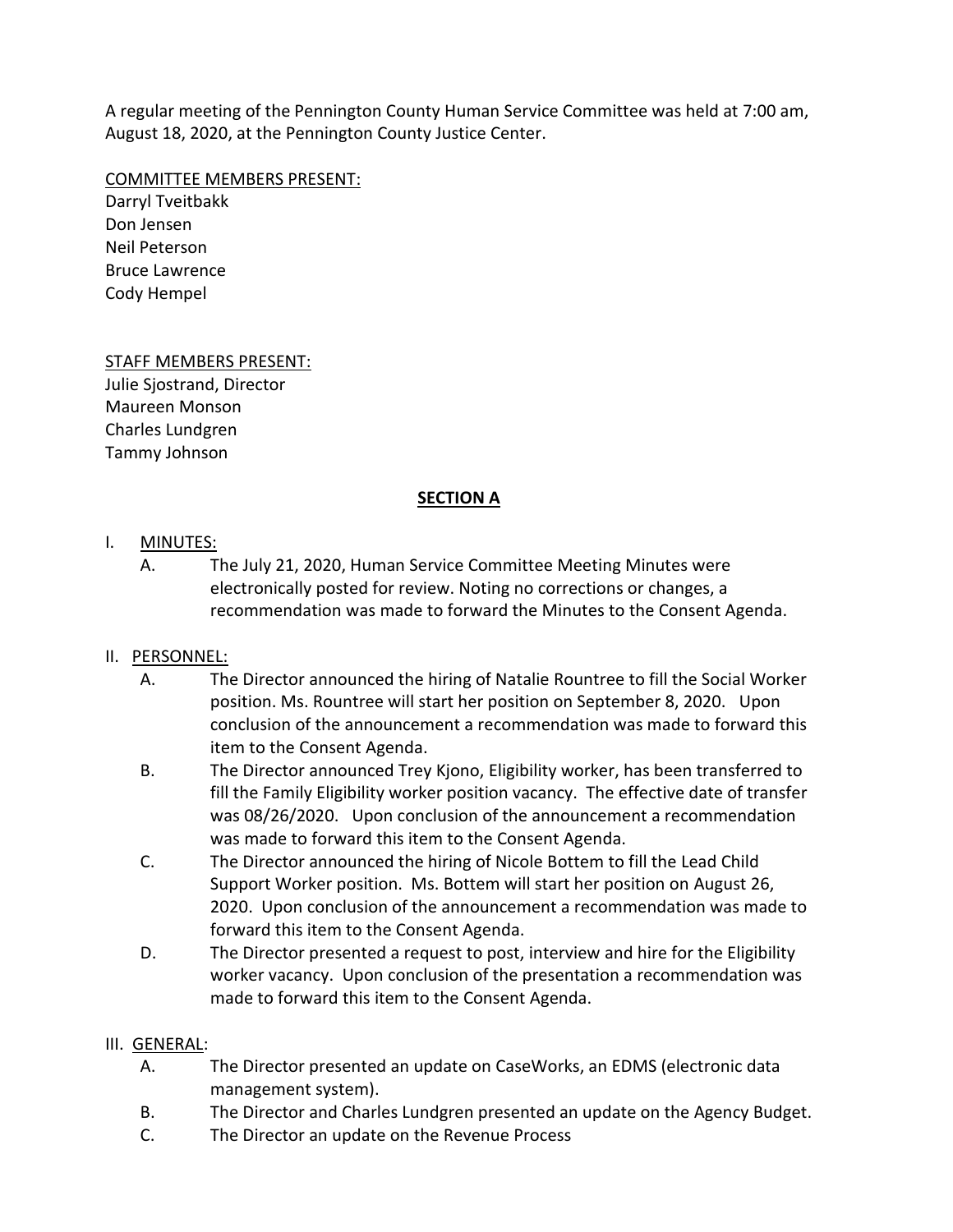- D. The Director presented an update on the Case Management Cost and Wage Survey.
- E. The Director presented an update on the Telecommute Policy.
- F. The Out-Of-Home cost Report through July 2020 was presented for Review.
- G. Month's end cash balance for July 2020 stand at \$4,284,273.43.

#### **SECTION B**

- I. No Social Service cases were presented for special case review.
- II. The Director presented the Emergency Assistance/Emergency General Assistance March 2020 report of activity. The Director also reported the Income Maintenance open case count stands at 1,805.
- III. No Income Maintenance cases were presented for special case consideration.
- IV. A listing of bills presented for payment was reviewed. A recommendation for payment of the bills was forwarded to the Consent Agenda.

### **SECTION C**

Be it resolved that the foregoing record is a true and accurate recording of the official actions and recommendations of the Human Service Committee for Pennington County and, as such, constitutes the official minutes thereof.

Chair: \_\_\_\_\_\_\_\_\_\_\_\_\_\_\_\_\_\_\_\_\_\_\_\_\_\_

Attest: \_\_\_\_\_\_\_\_\_\_\_\_\_\_\_\_\_\_\_\_\_\_\_\_\_\_

NEXT COMMITTEE MEETING: September 15, 2020, at 7:00 a.m.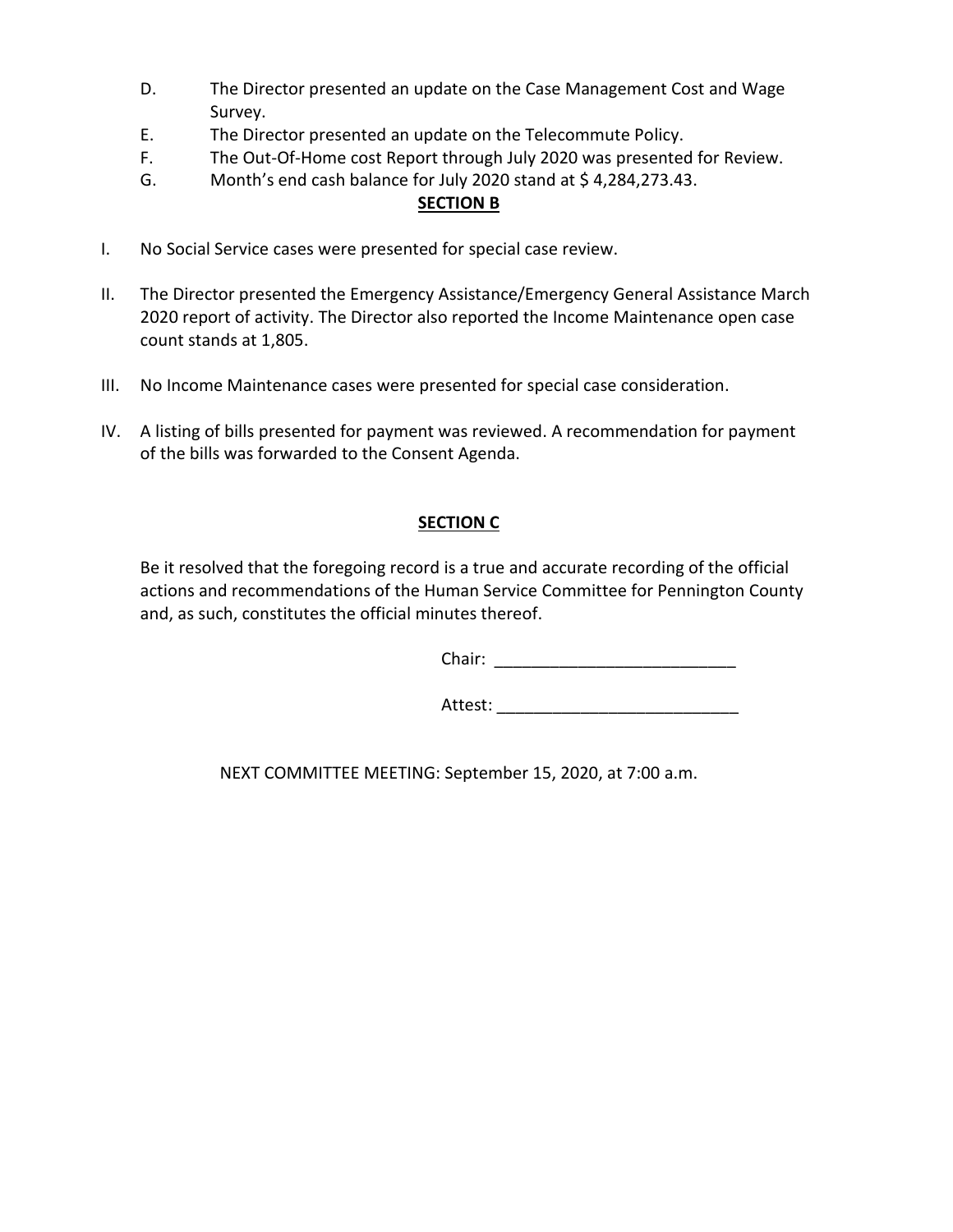|                         |                     | January                       | February                          | March            | April            | May                                   | June           | July            | August                          | September              | October                        | November                      | December                      | YTD                  | <b>YTD 2019</b> | Change    |
|-------------------------|---------------------|-------------------------------|-----------------------------------|------------------|------------------|---------------------------------------|----------------|-----------------|---------------------------------|------------------------|--------------------------------|-------------------------------|-------------------------------|----------------------|-----------------|-----------|
| Expense                 |                     | 2020                          | 2020                              | 2020             | 2020             | 2020                                  | 2020           | 2020            | 2020                            | 2020                   | 2020                           | 2020                          | 2020                          |                      |                 |           |
| Foster Care             | - Ś                 | 4,639.68 \$                   | $4,162.68$ \$                     | $5,005.10$ \$    | 5,350.84 \$      | $4,114.20$ \$                         | 5,471.86 \$    | 5,964.40 \$     | $2,573.31$ \$                   | $-5$                   | $-5$                           | $-5$                          | $-5$                          | 37,282.07 \$         | 38,900.97       | $-4.2%$   |
| Rule 4                  | - Ś                 | $-5$                          | $-5$                              | $-5$             | $-5$             | $-5$                                  | $-5$           | $-5$            | $-5$                            | $-5$                   | $\sim$<br>- Ś                  | s.<br>$\sim 100$              | - \$<br>$\sim$                | $-5$                 | 6,957.00        | $-100.0%$ |
| Rule 8                  | - Ś                 | $\sim$<br>$\sim 10^{-1}$      | $\sim$ $-$<br>$\ddot{\mathsf{s}}$ | $-5$             | s.<br>$\sim$     | $\sim$<br>$\sim$                      | $-5$           | $-5$            | 6.00%                           | - \$<br>$\sim$         | - Ś<br>$\sim$                  | $\mathsf{S}$<br>$\sim$        | - \$<br>$\sim$                | 6.00%                | 597.00          | -99.0%    |
| Rule 5                  | -S                  | - \$<br>$\sim$                | - \$<br>$\sim$                    | $-5$             | $\sim$           | - Ś<br>$\sim$                         | $-5$           | $\sim$<br>- \$  | S.<br><b>College</b>            | -Ś<br>$\sim$           | -Ŝ<br>$\sim$                   | - \$<br>$\sim$                | - \$<br>$\sim$                | $-5$                 | 22,922.56       | $-100.0%$ |
| Corrections             | - \$                | 19,148.00 \$                  | 20,665.00<br>- S                  | 15,160.00 \$     | 13,599.00        | 22,710.00<br>$\leq$                   | 22,924.00 \$   | 19,878.00<br>-S | 18,128.00                       | Ŝ.<br>$\sim$           | .S<br>$\sim$                   | - S<br>$\sim$                 | - \$<br>$\sim$                | 152,212.00 \$        | 85,975.00       | 77.0%     |
| Adoption Aid            | -Ś                  | $-5$                          | $-5$                              | $-5$             | $\sim$<br>- Ś    | - \$<br>$\sim$                        | $-5$           | $\sim$<br>- \$  | 454.64                          | $\mathsf{S}$<br>$\sim$ | - Ś<br>$\sim 10^{-11}$         | - \$<br>$\sim 10^{-11}$       | - \$<br><b>College</b>        | 454.64 \$            | 2,731.58        | $-83.4%$  |
| Totals                  | Ś.                  | 23,787.68 \$                  | 24,827.68 \$                      | 20,165.10 \$     | 18,949.84 \$     | 26,824.20 \$                          | 28,395.86 \$   | 25,842.40 \$    | $21,161.95$ \$                  | $-5$                   | $\mathsf{s}$<br>$\sim 10^{-1}$ | $-5$                          | $\ddot{\mathsf{s}}$<br>$\sim$ | 189,954.71 \$        | 158,084.11      | 20.2%     |
| Revenue                 |                     |                               |                                   |                  |                  |                                       |                |                 |                                 |                        |                                |                               |                               |                      |                 |           |
| Reimburse               | \$                  | $-5$                          | $-5$                              | $-5$             | $-5$             | $-5$                                  | $-5$           | - \$<br>$\sim$  | $-5$                            | $-5$                   | - \$<br>$\sim$                 | $-5$                          | $-5$                          | $-5$                 | 6,280.78        | $-100.0%$ |
| MH Recovery             | Ŝ.                  | $\ddot{\mathsf{s}}$<br>$\sim$ | - Ś<br>$\sim 10^{-11}$            | $-5$             | $\sim$<br>$\leq$ | $\ddot{\mathsf{s}}$<br><b>Service</b> | $-5$           | -Ś<br>$\sim$    | $\mathsf{S}$<br>$\sim 10^{-11}$ | s.<br>$\sim$           | -Ś<br>$\sim$                   | $\mathsf{S}$<br>$\sim$        | \$<br>$\sim$                  | $-5$                 | $\sim$          | #DIV/0!   |
| <b>4E Recovery</b>      |                     | - Ś<br>$\sim$                 | - \$<br>$\sim$                    | 262.00 \$        | $\sim$<br>- S    | S.<br>$\sim$                          | $-5$           | $\sim$          | 5,867.28<br>S.                  | S.<br>$\sim$           | $\sim$                         | - S                           | - \$<br>$\sim$                | $6,129.28$ \$        | 8,641.00        | $-29.1%$  |
| <b>NFC Settlement</b>   |                     |                               |                                   |                  |                  |                                       |                |                 |                                 |                        |                                |                               | \$                            | $-5$                 |                 |           |
| Totals                  | - Ś                 | \$<br>$\sim$                  | - \$<br>$\sim$                    | 262.00%          | - Ś<br>$\sim$    | - \$<br>$\sim$                        | - \$<br>$\sim$ | Ŝ.<br>$\sim$    | 5,867.28 \$                     | - \$<br>$\sim$         | - \$<br>$\sim$                 | - Ś<br>$\sim$                 | - \$<br>$\sim$                | $6,129.28$ \$<br>- Ś | 14,921.78       | $-58.9%$  |
| Net Expense             | - Ś                 | 23,787.68 \$                  | 24,827.68 \$                      | 19,903.10 \$     | 18,949.84 \$     | 26,824.20 \$                          | 28,395.86 \$   | 25,842.40 \$    | 15,294.67 \$                    | $-5$                   | $-5$                           | $-5$                          | $-5$                          | 183,825.43 \$        | 143,162.33      | 28.4%     |
| 2019 Totals             | \$                  | 20,488.08 \$                  | 14,398.54 \$                      | 18,389.66 \$     | 18,870.82 \$     | 18,361.32 \$                          | 20,815.17 \$   | 18,634.30 \$    | 13,204.44 \$                    | 10,724.29 \$           | 13,159.48 \$                   | 18,162.97 \$                  | 17,534.65                     |                      |                 |           |
|                         |                     |                               |                                   |                  |                  |                                       |                |                 |                                 |                        |                                |                               |                               |                      |                 |           |
| <b>YTD Change</b>       | $\ddot{\mathsf{s}}$ | $3,299.60$ \$                 | 13,728.74 \$                      | 15,242.18 \$     | 15,321.20 \$     | 23,784.08 \$                          | 31,364.77 \$   | 38,572.87 \$    | 40,663.10 \$                    | 29,938.81 \$           | 16,779.33 \$                   | $(1,383.64)$ \$               | (18,918.29)                   |                      |                 |           |
|                         |                     |                               |                                   |                  |                  |                                       |                |                 |                                 |                        |                                |                               |                               |                      |                 |           |
|                         |                     | 2019                          | 2019                              | 2019             | 2019             | 2019                                  | 2019           | 2019            | 2019                            | 2019                   | 2019                           | 2019                          | 2019                          |                      |                 |           |
|                         |                     | January                       | February                          | March            | April            | May                                   | June           | July            | August                          | September              | October                        | November                      | December                      | <b>YTD</b>           |                 |           |
| Expense                 |                     |                               |                                   |                  |                  |                                       |                |                 |                                 |                        |                                |                               |                               |                      |                 |           |
| Foster Care             | \$                  | 7,196.74 \$                   | $3,233.92$ \$                     | 4,614.70         | 4346.82          | 4591.2                                | 5498.49        | 3297.66         | 6121.44                         | 3242.29                | 4301.48                        | 3225.97                       | 4967.65 \$                    | 54,638.36            |                 |           |
| Rule 4                  | \$                  | $-5$                          | 2,396.30 \$                       | 2,164.40         | 2396.3           | $\overline{\mathbf{0}}$               | 0              |                 | $\mathbf 0$                     | $\mathbf 0$            | 0                              | $\mathbf 0$                   | 0 <sup>5</sup>                | 6,957.00             |                 |           |
| Rule 8                  |                     | $\dot{\mathsf{s}}$            | $-5$                              | $\sim 10^{-11}$  |                  | 597                                   | $\mathsf 0$    |                 | $\mathbf 0$                     | $\mathbf 0$            | $\overline{\mathbf{0}}$        |                               | 0 <sup>5</sup>                | 597.00               |                 |           |
|                         |                     |                               |                                   |                  |                  |                                       |                |                 |                                 |                        |                                |                               |                               |                      |                 |           |
| Rule 5                  | - \$                | 4,367.51 \$                   | 4,420.29                          | 4122.4           |                  | $\overline{0}$                        | 1030.68        | 8981.64         |                                 |                        |                                |                               | 0 <sup>5</sup>                | 22,922.56            |                 |           |
| Corrections             | - \$                | $9,815.00$ \$                 | 10,445.00 \$                      | 8,400.00         | 10662            | 15295                                 | 14796          | 8060            | 8502                            | 7482                   | 9002                           | 14937                         | 14054 \$                      | 131,450.00           |                 |           |
| <b>Adoption Aid</b>     | $\rightarrow$       | $\sim 10^{-11}$               |                                   |                  | 2377.58          |                                       | 354            |                 |                                 |                        |                                |                               | 0 <sup>5</sup>                | 2,731.58             |                 |           |
| Totals                  | \$                  | 21,379.25 \$                  | 20,495.51 \$                      | 19,301.54 \$     | 19,782.70 \$     | 20,483.20 \$                          | 21,679.17 \$   | 20,339.30 \$    | 14,623.44 \$                    | 10,724.29 \$           | 13,303.48 \$                   | 18,162.97 \$                  | $19,021.65$ \$                | 219,296.50           |                 |           |
| Revenue                 |                     |                               |                                   |                  |                  |                                       |                |                 |                                 |                        |                                |                               |                               |                      |                 |           |
| Reimburse               | \$                  | 891.17 \$                     | 923.97 \$                         | 911.88 \$        | $911.88$ \$      | 72.88 \$                              | 864.00 \$      | 1,705.00 \$     | $-5$                            | $-5$                   | 144.00 \$                      | $-5$                          | - \$<br>$\sim$                | 6,424.78             |                 |           |
| MH Recovery             |                     | \$                            | $\sim$                            |                  |                  |                                       |                |                 |                                 |                        |                                |                               | Ŝ.                            | $\sim$               |                 |           |
| <b>4E Recovery</b>      |                     | $\frac{1}{2}$                 | 5,173.00                          |                  | \$               | 2,049.00                              | \$             | $\sim$<br>-S    | 1,419.00                        |                        |                                | $\ddot{\mathsf{s}}$<br>$\sim$ | 1,487.00 \$                   | 10,128.00            |                 |           |
|                         |                     |                               |                                   |                  |                  |                                       |                |                 |                                 |                        |                                |                               | \$                            |                      |                 |           |
| <b>NFC Sewettlement</b> |                     |                               |                                   |                  |                  |                                       |                |                 |                                 |                        |                                |                               |                               | $\sim$               |                 |           |
| Totals                  | \$                  | 891.17 \$                     | $6,096.97$ \$                     | $911.88 \quad $$ | $911.88 \quad $$ | $2,121.88$ \$                         | 864.00 \$      | 1,705.00 \$     | $1,419.00$ \$                   | $-5$                   | 144.00 \$                      | $-5$                          | $1,487.00$ \$<br>$\Omega$     | 16,552.78            |                 |           |
| Net Expense             | $\sim$              | 20,488.08 \$                  | 14,398.54 \$                      | 18,389.66 \$     | 18,870.82 \$     | 18,361.32 \$                          | 20,815.17 \$   | 18,634.30 \$    | 13,204.44 \$                    | 10,724.29 \$           | 13,159.48 \$                   | 18,162.97 \$                  | 17,534.65 \$                  | 202,743.72           |                 |           |